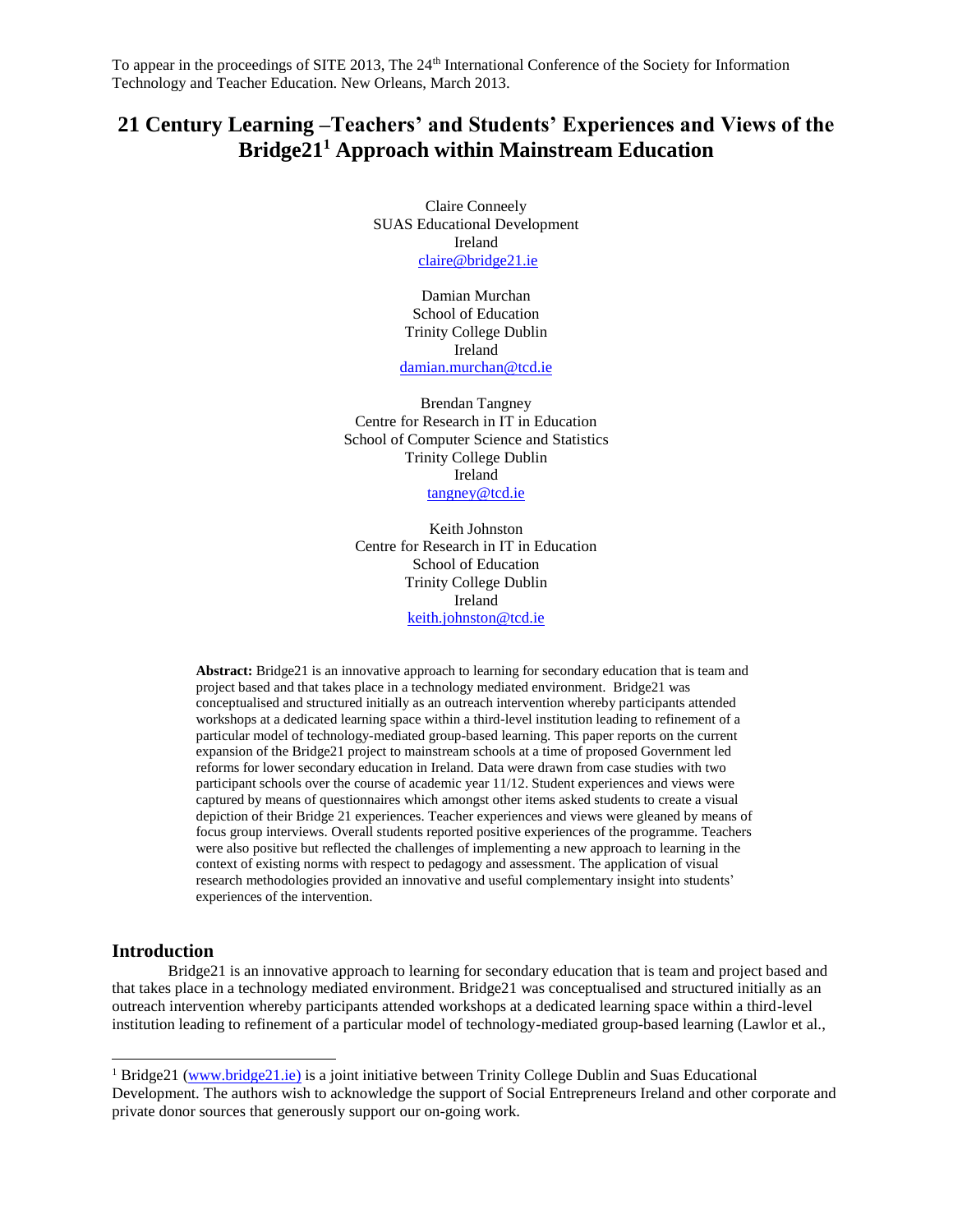2010). This paper reports on the current expansion of the Bridge21 project to mainstream schools against a backdrop of proposed Government led reforms for lower secondary education in Ireland that prioritises the development of key skills based on a synthesis of the literature in the area (National Council for Curriculum and Assessment, 2011).

These proposed reforms are based on the enactment of key skills and are designed to make education, and in particular student learning, more relevant to 21 century living by providing opportunities for thinking critically, communicating effectively and working in collaboration with others, amongst other intended key skills. As such, the reforms reflect initiatives internationally to embed relevant content and processes in curriculum, teaching and learning (Dede, 2010; Partnership for 21<sup>st</sup> Century skills, 2006), exemplified also by the OECD's Definition and Selection of Competencies (DeSeCo) project (Rychen & Salganik, 2005). Facilitating a more student centered approach also implies a shift in the dominant pedagogical approaches so as to align formal education practices with the needs of the 21 century learner. Related to this the teacher who in traditional conceptions of schooling commands a dominant position and is regarded as the 'knower' is now encouraged to become a 'paragon of learning' or a co-learner engaging with students in facilitating and guiding learning activities towards the realisation of 21 century skills.

In tandem with the innovative approach to learning via Bridge21 data relating to the student experience were collected using the relatively non-standard approach of participant drawings. The outcomes of the analysis of these drawings served as a mechanism for probing of the wider data set consisting of student questionnaire responses and teacher focus group transcripts. The analysis of the drawings focused on the extent to which student's representations of their experiences of Bridge21reflected key elements of the model. It also addressed the relationship between the sub-set of participants who most closely reflected the key elements within their representations and their outcomes in respect of their awareness of and identification of a selection of key skills.

# **The Bridge21 Model**

The Bridge21 learning model is designed to release the potential of technology-mediated learning, through a structured move away from individualised, teacher-led learning. Central to its rationale is the potential of ICT to support a structured collaborative, project-oriented learning environment. The essential elements of the model are: technology as a tool in the learning process, delivery of content through student-led cross-curricular thematic projects, a structured team-based pedagogy, recognition of the social context of learning and adult support that seeks to guide and mentor, with teachers orchestrating and scaffolding team activities (Lawlor et al., 2010).

From the beginning of the 11/12 academic year a partnership programme has been developed with six schools that were willing to take the lead in adopting the model. Participant schools had the option to adapt the model in a number of different ways:

- 1. Single Subject Module: used within a single subject, within the confines of the regular timetable.
- 2. Integrated Curriculum Module: used to support cross-curricular project-based learning.
- 3. Thematic Module: used to support cross-curricular, team-based projects and during a thematic learning and teaching week.

The implementation of the Bridge21 learning model in schools is based on the active participation of teachers and principals in the areas of planning, teacher education and development. Within the CPD workshops provided to teachers there was an emphasis on experiential learning, providing an opportunity to develop and reform practice through experiencing the learning model first-hand. A training programme was also provided for students in accordance with the relational approach advocated by Blatchford et al. (2003).

# **Methodology & Data Collection**

The data presented in this paper are drawn from case studies with two participant schools over the course of academic year 11/12. School A is a mixed gender school and is deemed to be socially disadvantaged whilst School B is a private, fee paying, all female school. In both cases the school principal was highly supportive of the schools engagement with the Bridge21 project.

Student experiences and views were captured by means of questionnaires whilst teacher experiences and views were gleaned by means of focus groups interviews. Within the questionnaire students were asked to draw a picture of themselves learning at school using the Bridge21 approach. Guillemin (2004) argues that drawings offer a means of gaining further insights into how research participants interpret and understand their world necessitating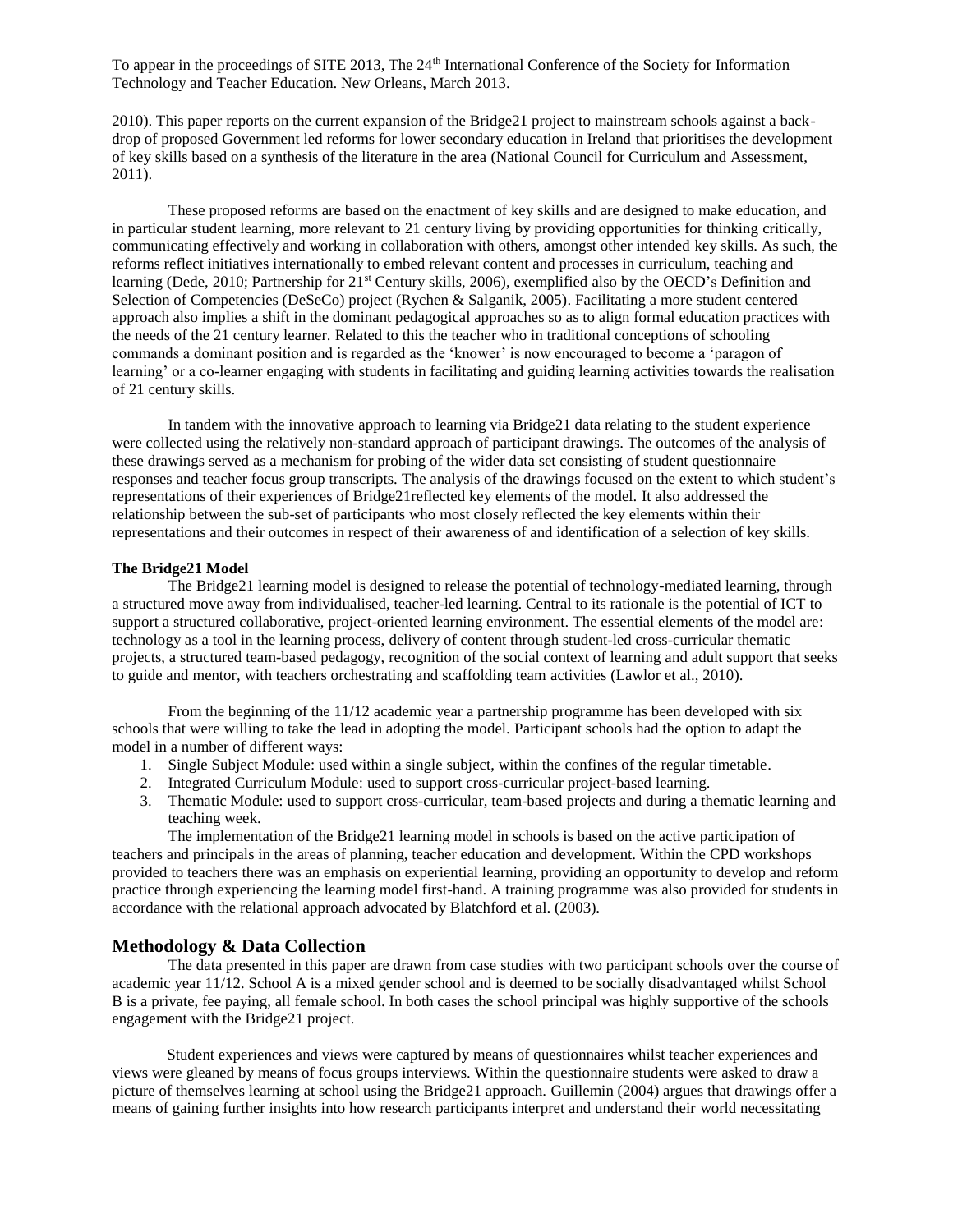reflection and meaning making on the part of the participant. As is the case in this study she argues that this method is best used in conjunction with other research methods as analysis is hence not based on the image alone but in conjunction with other data, allowing participants who are more visual in nature the opportunity to express their understanding in a way which best suits them. This is reinforced by Prosser & Loxley (2009) who advocate the use of the visual within a mixed-methods design. Drawings were completed by 112 participants. As part of the data analysis each drawing was categorised on a thematic basis according to its representation of four key elements of the Bridge21 model: 1) whether it depicted the student learning alone or learning collaboratively with other students, 2) whether or not technology was being used, 3) whether learning was taking place within the classroom or in an alternative location, and 4) whether or not the teacher was depicted as present during the learning.

# **Research Questions**

This paper aims to address the following research questions in the context of implementing the Bridge21 model in the two case study schools.

- 1. To what extent did the participant students' representations of their Bridge21 experiences reflect the key characteristics of the model?
- 2. How did teachers' views reflect the key characteristics of the model as represented by participant students?
- 3. What are the characteristics of those students whose visual representations most clearly align with the key elements of the Bridge21 model and to what extent are their outcomes different to other students?

# **Findings 1: Student's representations**

As outlined above the findings aim to address in the first instance the extent to which students drawing of their Bridge21 experiences reflected the four key elements of the model.

# **Learning Collaboratively**

Generally the questionnaire data showed considerable student satisfaction with Bridge21, with 96% of students recording ratings of 'Good' or 'Excellent' for the programme. Students' responses also indicated their overall enjoyment of the collaborative approach to learning, that they had positive interactions with their peers, were willing to help their teammates when they needed it and that they listened to one another's ideas in the context of their project work. However not all students reflected the collaborative dimension to their learning experiences in their visual representations with only 38% depicting a learning experience categorised as 'learning collaboratively,' as summarised in Table 1 and illustrated in Figure 1. In contrast to this 47% depicted a learning scenario in which they were 'learning alone'. The remaining 15% could not be categorised as clearly 'learning alone' or 'learning collaboratively' and 16% of the sample did not provide any drawing. The unexpected high percentage of participants illustrating 'learning alone' may be attributed in part to the wording of the question which asked respondents to "draw a picture of *you* learning at school using the Bridge21 approach." Some qualitative responses offered by students at the end of the academic year did reflect a collaborative dimension not in evidence at the beginning of the school year. One student who pre-intervention observed that "I don't like sitting at a desk for a whole class" later outlined that "we interacted with everyone". Another student who at the beginning of the year stated that she did not like "sitting listening to [the] teacher go on and on and on" later noted "working in groups with more independence than in a normal class". Generally the analyses conducted show increased student reports of engaging in the more active methods promoted as part of Bridge21. Students reported engaging in teamwork more frequently and a higher appreciation of the value of this teamwork as indicated by ratings of how other students helped them to learn. In relation to their own engagement with their team 81% of students reported in the questionnaire that they contributed 'always' or 'nearly always' within groups with further responses indicating a willingness to help teammates and listen to others' ideas.

| Elements reflected in participant images | Yes | No | Unclear |
|------------------------------------------|-----|----|---------|
| Pair or group collaboration              | 38  | 47 |         |
| Use of technology                        | 64  | 30 |         |
| Teacher visible                          | 16  | 67 | 17      |
| Learning occurs away from classroom      |     | 14 | 84      |

Percentages may not total 100 due to rounding

The figures are based only on those 112 students who provided a drawing.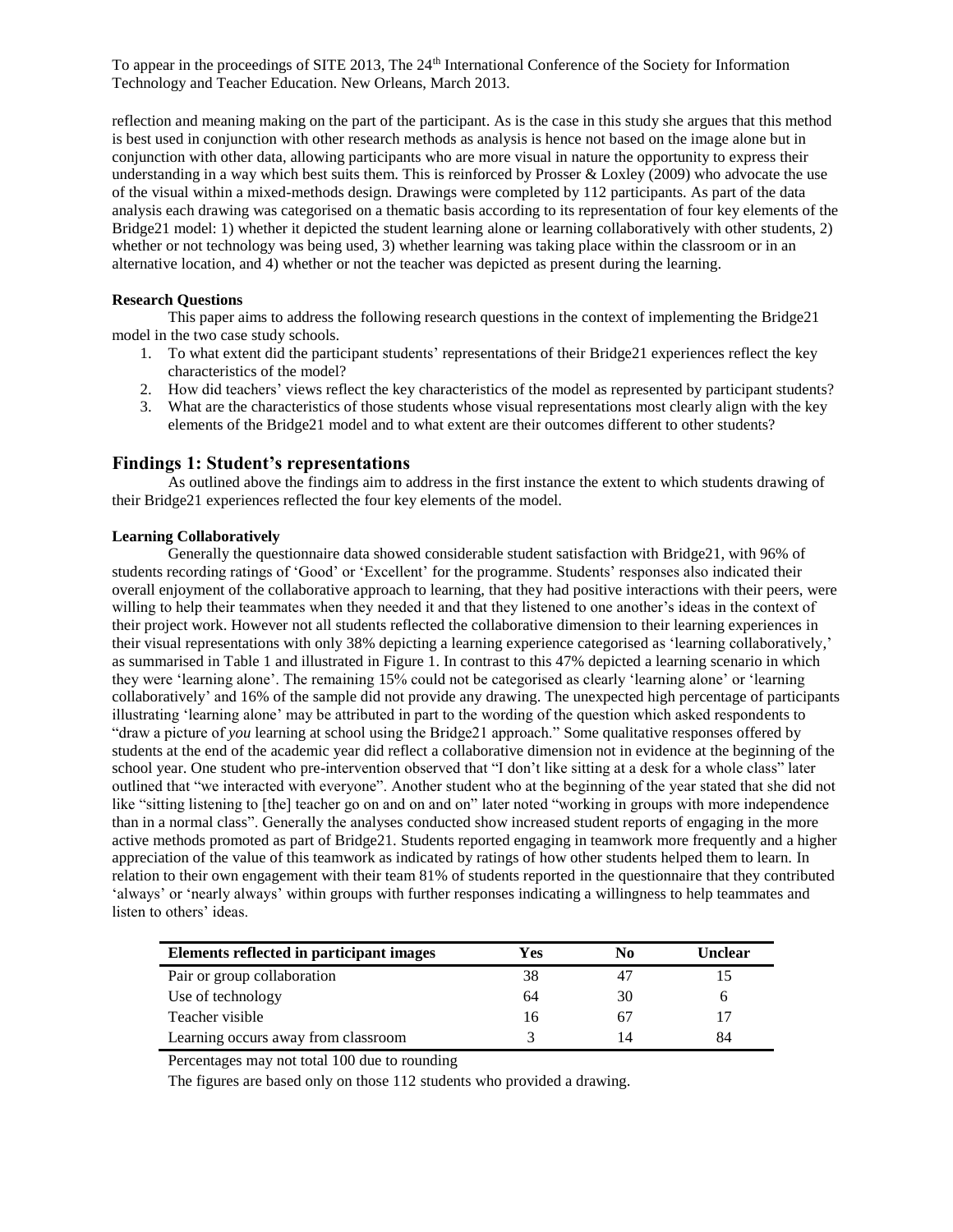**Table 1**. Elements of the Bridge21 model reflected in participant drawings. Percents of students.





**Figure 1**. Sample drawings depicting learning collaboratively.

# **Use of Technology**

Use of technology as a tool to facilitate the process of learning is another key element of the Bridge21 model and students did report greater use of technology with questionnaire data indicating that pre-implementation ICT was used on average 1-2 times per month rising to an average of 1-2 times per week by the year's end. As shown in Table 1, technology was present in the visual depictions of 64% of the participants in the sample who provided a drawing, it was clearly not present in 30% of cases and the remaining 6% of cases represented a mixture of alternative representations. Figure 2 presents a selection of student pictures that exhibited prominent roles for technology. Of the group who indicated through their drawing that they used technology as part of Bridge21, 28% depicted using the technology in collaboration with others and 54% depicted using it alone, as presented in Table 2. Eighteen percent of the relevant drawings did not yield data in relation to the collaboration criterion. Similarly of those same images where technology was evident, 72% depicted using technology without the teacher present and 13% depicted its use in the presence of a teacher (with 15% of responses not assignable on the "teacher" criterion).

| <b>Element of Bridge21 model</b> | Yes | No | Unclear |
|----------------------------------|-----|----|---------|
| Collaborate with others          |     |    |         |
| Teacher Visible                  |     |    |         |

Percentages may not total 100 due to rounding



**Table 2**. Interaction between Use of Technology, Collaboration and Role of teacher in drawings.



**Figure 2**. Sample drawings depicting use of technology.

The positive influence of ICT in the context of Bridge21 was also raised by participants in open-ended questionnaire responses highlighting their motivational factor and contribution to enjoyment of learning ("it made learning fun working with computers", "helped me see that computers are a great way of learning") as well as the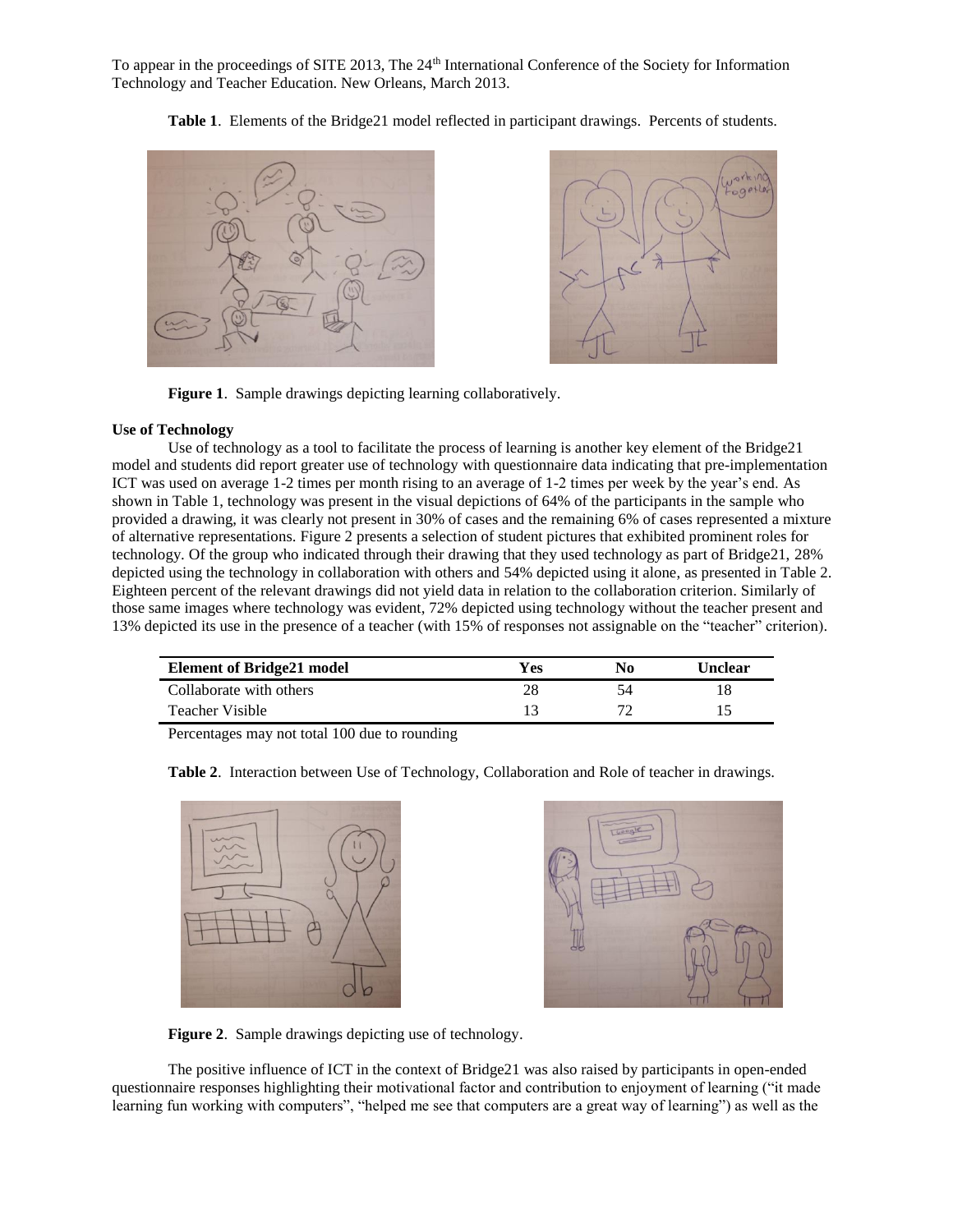opportunity to acquire computer and technology related skills ("improving skills on computers", "it helped me use cameras", "learned how to make a movie", "upload some camera files"). Whilst the use of technology increased there was no significant increase in its use to share and swap work with others students. This may be attributed in part to student's familiarity with technology and to technical issues experienced over the course of implementation.

#### **Location of Learning**

In relation to the location of learning 84% of responses could not be considered to be depicting either one of the scenarios of interest i.e. either in the classroom or outside of the classroom. A further 14% depicted learning within the classroom and the remaining 3% showed learning to be taking place outside of the formal classroom. Of those which could be categorised the higher percentage depicting learning within the classroom can be attributed to the fact that in the main implementation took place via the single subject version of the model hence reflecting adoption within existing subject, timetabling and organisational structures.

#### **Role of the Teacher**

The role of the teacher in planning and facilitating the learning experience and in acting as a mentor for students may be seen as a change for both the teacher him/herself and for the student experiencing a possible change in the student-teacher relationship as a consequence. Student's representations seem to indicate that they did recognise the less central role of the teacher during Bridge21 experiences with 67% producing illustrations in which no teacher was visible, compared with 16% in which a teacher was visible. The remaining 17% of illustrations could not be categorised definitively. Related to this other questionnaire data showed greater awareness amongst participants of their own learning and of their ability to plan and implement learning strategies. Initially 43% of respondents reported that they 'rarely or never' drew up an action plan for a task but this was halved to 23% postintervention. Whilst at the outset only 8% reported planning for learning one or more times per day this increased to 27% by the end of the school year.

# **Findings 2: Teacher's views related to students representations**

Drawing on what may be described as a quantitative breakdown of their representations students identified the changed role of the teacher (67%) and the use of technology (64%) as the dominant characteristics of the Bridge21 model. Learning collaboratively was depicted to be a less significant characteristic (38%) whilst the visual data did not contribute usefully to an analysis of the location of learning due to the large percentage (84%) of noncategorisable illustrations.

Teachers' contributions within focus groups were broadly reflective of the prioritisation outlined above with teachers drawing particular attention to their changed and differing role within Bridge21 implementation. In adopting the facilitator/mentor role many teachers expressed uncertainty regarding what might be considered an appropriate level of structure and input to provide for students when implementing this approach. Generally teachers found the unstructured approach more difficult to manage and identified mixed ability groups, prior student experience, the nature of the project/task and the timeframe involved as factors effecting student engagement with this approach to learning. In recognising that the model requires a change for both teacher and student, teachers identified student's lack of familiarity and experience with independent modes of learning as a factor pointing to the need for students to be facilitated in learning how to work in groups as part of their preparation, and reinforced in relation to their particular role within a group over the course of implementation. Teachers' views in relation to student preparation suggest that the initial training provided at the start of the school year so that students could develop collaborative skills did not transfer adequately into the school base scenario highlighting the time and attention required to support students in adopting their aspect of the change, and also reflective of a changed emphasis in role for the teacher. Teachers recognised that students need clearly defined roles and to be given a specific manageable sub-task for them to participate effectively within groups and identified the allocation of such roles and tasks as a dimension of their changed role. In similar vein teachers were generally of the view that the allocated task should take place within a time frame compatible with student's attention spans, and that a degree of structure with the activity broken down into short term manageable targets by the teacher was necessary for successful implementation. It is evident that whilst the majority of student drawings did not depict the teacher as present, consistent with the less traditionally *instructional* nature of their work with Bridge21, teachers saw themselves as having a significant role to play in facilitating meaningful implementation. Teachers also recognised the challenges in transition to this new role, both for themselves and for their students.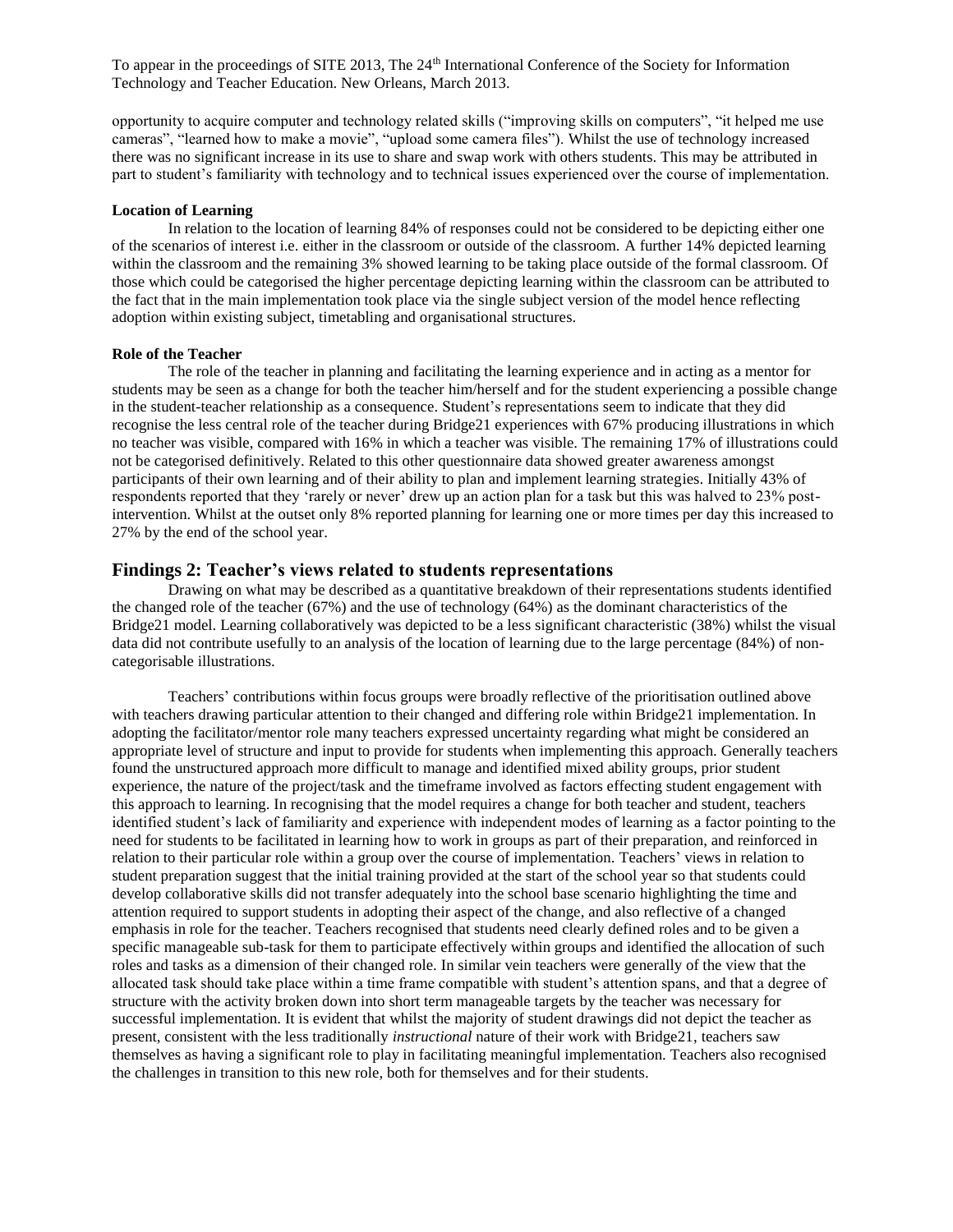Teachers also recognised the significance of the technology dimension although there was evidence that teachers saw the Bridge21 model more in terms of a project based approach, facilitated by technology rather than dependant on it. This was borne out in implementation with teachers reverting to 'pen and paper' techniques when technical problems arose preventing the use of technology. Overall teachers experienced technology as both an enabler and as a challenging aspect of Bridge21 implementation. As an enabler teachers recognised and supported students' interest in technology based learning and saw it as facilitating the team based approach, and the sharing of resources amongst students engaged in tasks. When acting as a motivating factor it was seen to have a positive effect on student engagement and the approach in general was seen as enabling connections between students' personal and educational uses of technology in contexts where use of devices such as smart phones are often banned within schools. This was seen as leading to a more mature appreciation and application of technology for the promotion of learning. Challenges occurred when technical issues arose leading, in one example, to the lost of digital images which had been collected for a project, and when the technology provided an avenue of distraction for students to pursue interests not related to the task at hand. Technical support and an adequate technological infrastructure were seen by teachers as necessary to enable implementation along with teacher professional development which would provide for up-skilling in terms of the technology and applications being used, as many participant teachers had concerns regarding their own competencies. Overall the evidence suggests that students placed a greater emphasis and value on the technology dimension than teachers did, as evidenced by the fact that 2 out of every 3 students focused significantly on technology in their drawings. In addition to considering their own role, teachers focused more on the elements of the project based approach such as the nature of the project or task and the makeup of the groups most likely to achieve successful implementation, rather than on the technology dimension.

Student collaboration was viewed by teachers as a contributing factor to the achievement of the positive outcomes they saw as accruing from participation in the programme, specifically enhanced research, observational and presentation skills although some teachers reflected that students ability to communicate their findings was mixed and that the research which fed into it was sometimes 'better' than the finished product. Whilst some teachers were concerned regarding the learning outcomes which ensued and questioned if students learned anything of relevance to the formal curriculum others expressed the view that some deep learning did occur when there was positive engagement with a task based on an element of student choice and collaboration within groups. Peer assessment was experienced as a motivational factor for students to produce their best work in the context of presentations with the levels of engagement and the standard of work found to improve from an initial to a subsequent round of presentations. Teachers reported student enjoyment of learning through presenting their work and in engaging in peer assessment. Notwithstanding the positive outcomes attributed to worthwhile student collaboration and linked to the changing role for both students and teachers, teachers identified the need to develop student's abilities to work in teams as an essential aspect of effective Bridge21 implementation. Teachers reported that student collaboration had the potential to achieve worthwhile outcomes but that effective collaboration needed to be nurtured.

# **Findings 3: Exploring characteristics and views of** *Optimum Visual Profile* **students**

The analyses also focused on those participants representing what might be considered the 'optimum' Bridge21 learning characteristics or scenarios. As such, drawings representing the 'optimum' combination of criteria namely: learning collaboratively, using technology and without the presence of the teacher were identified. This resulted in the identification of 11students, or approximately 10% of those who provided a drawing. This group represented an interesting set of students denoted by the term *Optimum Visual Profile* (OVP) students.

Eight of the OVP students were enrolled in School B, with the remaining three in the more socially disadvantaged School A. All but two reported English as their first language. A key feature of the 11 students was the emphasis in their open responses on the role of teamwork and working in groups as part of Bridge 21. When invited to highlight things they liked about Bridge 21, 10 of the 11 noted issues such as "working in teams," "working with girls I didn't know", and getting to "know more about other people." The importance and value of technology featured prominently in the responses by ten of them also, in contexts such as "making a movie," "cameras," "using technology," and "using computers." Whereas the almost universal positive commentary from the OVP subgroup in relation to group work suggests a changed role for the teacher, a number of them also specifically noted the "independence" facilitated through the Bridge21 approach and the facilitating role of the instructors. This emphasis on the three elements of the model (collaboration, technology and role of teacher) was reflected also in participants open ended responses within the questionnaire on the ways in which Bridge21 helped them to learn. Again, seven of the eleven OVP students stressed the value of collaborative learning ("working in teams," "working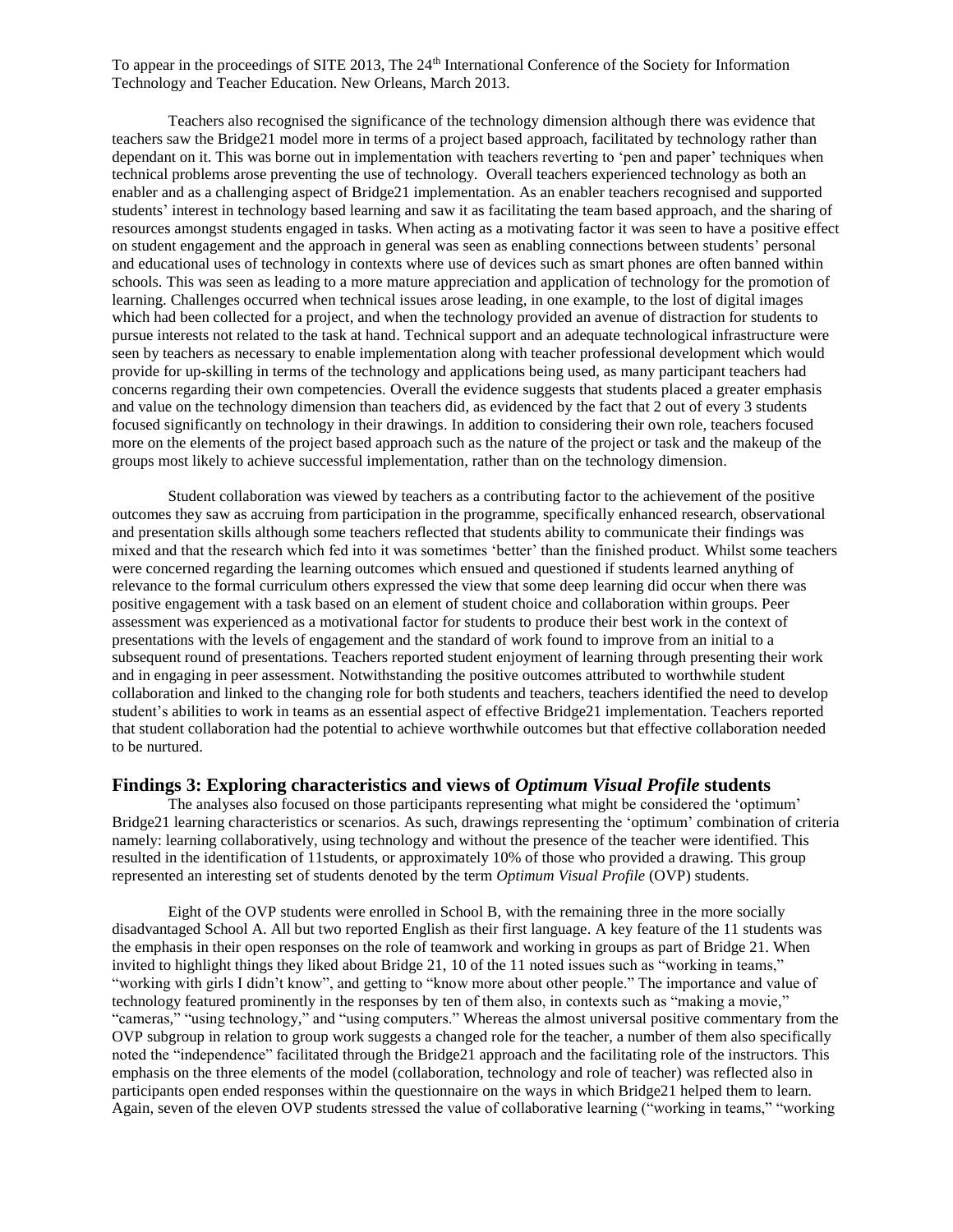in a group," "making decisions as a team," "how to work in a team") and of technology ("I learned how to make movies," how to "use some apps on computers," "using a camera" etc). This sub-group was, on the whole, very positive about the programme, with six participants not registering anything they did not like about Bridge21 and the comments from the other five focused largely on occasions where dynamics within groups was not optimum, where "some people didn't work well with their team mates" and on some malfunctioning of technology.

The study explored also how the OVP group's questionnaire responses reflected their awareness, acquisition and enactment of three selected key skills, namely: *Being creative; Working with others;* and *Managing information and thinking* (NCCA, 2011). Eleven sub-skills within the key skills were measured using a large number of scaled likert items in the student survey. Data were then combined across individual items to generate composite indices for each of the 11 sub-skills and summary statistics were generated in relation to these aggregate skill variables. Measures of central tendency in the form of medians were calculated for the sub-skills for two groups separately, namely the OVP group and the rest of the participants. Data are presented in Table 3.

| <b>Key Skill</b>                        | Sub-skill                                                      | <b>Median</b>    | <b>Median</b><br>non-OVP |                   |
|-----------------------------------------|----------------------------------------------------------------|------------------|--------------------------|-------------------|
|                                         |                                                                | OVP <sup>a</sup> | b                        | <b>Difference</b> |
| Being Creative                          | Exploring options and alternatives                             | 2.6              | 2.0                      | 0.6               |
|                                         | Implementing ideas & taking action                             | 2.9              | 3.0                      | $-0.1$            |
|                                         | Learning creatively                                            | 2.6              | 2.3                      | 0.3               |
| Working with<br>Others                  | Co-operating                                                   | 3.0              | 2.0                      | 1.0               |
|                                         | Contributing                                                   | 3.2              | 3.0                      | 0.2               |
|                                         | Learning with others                                           | 1.8              | 1.8                      | $\Omega$          |
|                                         | Using ICT to work with others                                  | 2.0              | 2.0                      | $\theta$          |
| Managing<br>Information and<br>Thinking | Gathering, recording, organising<br>and evaluating information | 3.2              | 3.0                      | $0.2^{\circ}$     |
|                                         | Using information to solve<br>problems and create new ideas    | 3.2              | 3.0                      | $0.2^{\circ}$     |
|                                         | Thinking creatively and critically                             | 2.8              | 2.7                      | 0.1               |
|                                         | Reflecting on and evaluating my<br>learning                    | 3.0              | 2.9                      | 0.1               |

<sup>a</sup> Optimum Visual Profile. Students whose drawings optimally reflected the Bridge21 model <sup>b</sup> Students whose drawings reflected a range of criteria, not optimally reflected in B21 model **Table 3**. Medians of OVP students and wider group on Key Skills.

These results highlight some small differences in medians between the two groups, generally favouring the OVP group. For example, the median on the composite variable *exploring options and alternatives* was found to be 2.6 and 2.0 for the OVP and non-OVP groups respectively, a difference of 0.6, on a 5 point scale. Similarly, the corresponding difference in relation to the variable *cooperating* was 1.0, in favour of the OVP group. However, given the relatively small number within the OVP group, these differences have not been tested statistically.

# **Discussion and Conclusion**

This study highlighted a number of insights into the implementation of Bridge21 in the case study schools. Students were generally positive towards the approach, valued learning with and from their peers and viewed technology as a significant aspect of their experience as highlighted by its prominent representation within their visual depictions. Drawing on an emergent visual methodology, the study found some corroborating evidence supporting the main elements underpinning the model. These data provide insight into how students interpreted and enacted the model in practice. Approximately two out of every three students prioritised the use of technology and the more facilitative role of the teacher through their drawings. Though less frequently represented in the drawings,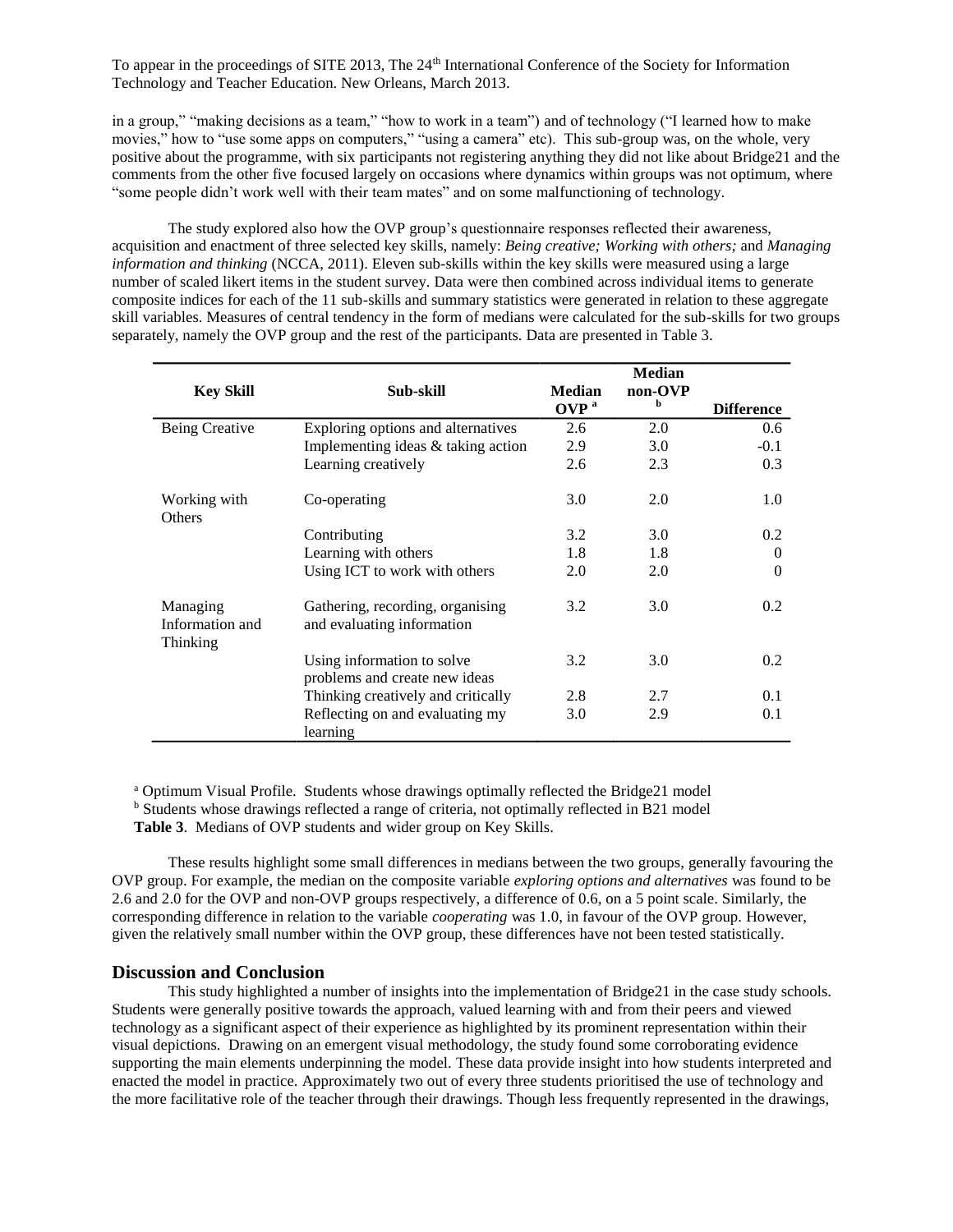the use of group collaboration as a learning approach was also evident in student images. Taken together, team based collaboration, use of technology, and modifying the role of the teacher pose significant opportunities yet a fundamental challenge to traditional mainstream education in the context of transitioning to  $21<sup>st</sup>$  century learning. The challenge in transitioning to a new approach but in the context of an existing system is indicated by the fact that of the three variations of the model available for adoption (single subject, integrated curriculum, thematic), the variation most similar to existing structures and norms of operation was adopted to the greatest extent by teachers in this study. The available variations represent a continuum with regard to the degree of change and disruption required to existing practices and it is entirely practical and understandable that teachers would begin with this approach and then progress to other more challenging possibilities as demonstrated by a number of the participant teachers. The study also clearly illustrates the challenge of transition and of being an 'early adopter' (Rogers, 1995), with the key skills based approach and innovative characteristics of the model being seen to be somewhat at odds with the dominant concerns of the existing system vis-à-vis curriculum coverage and terminal examinations.

Students and teachers did reflect some diversity in their views regarding the viability of the model reflective of their varying perspectives, priorities and reference points, with teachers more mindful of existing system demands which can often characterise how they are viewed as professionals. Drawing on the visual depictions it seems that students viewed technology as a key dimension of Bridge21, whereas teachers saw it more in the context of the overall project based approach, and the factors likely to contribute to success, with technology as an enabling factor. Students indicated a high degree of positivity with regard to their experiences and effectiveness within groups suggesting that such groups have a clear role and generally enhance learning. Teachers, however, were generally of the view that students needed more preparation to work effectively within groups and were uneasy with the perceived unstructured nature of the Bridge21 approach. This may be linked to teachers' expectations regarding the achievement of national learning targets which were not a significant reference point for students who, therefore, reflected a more positive experience of working in collaborative teams.

Both teachers and students did reflect their changing roles with Bridge21 implementation. Teachers adopting the Bridge21 model were required to move from a direct instructional role to one of planner, facilitator and orchestrator of classroom activities. Related to this, students are challenged to move from being dependent to independent learners as reflected in the majority of their visual depictions. In such a change process teachers may initially experience a sense of unease as they make sense of their new role, experiencing a perceived lack of influence and responsibility in respect of their students' learning. As students develop their capacity to be independent learners in a collaborative context teachers' apprehension should pass as they find themselves in a potentially more influential and authentic teacher-student relationship as co-learner.

In the context of quickening pace towards curricula based on key skills organisational frameworks, this study is both timely and relevant. Such alternative curricula are likely to require less conventional instructional and learning methodologies which relate more strongly to the digital environment within which young people live. The *optimum visual profile* students in this study portrayed themselves visually as quintessential Bridge21 learners. It would be interesting to focus research efforts more intensely on students such as this as understanding such clusters of practice may offer useful lessons for all interested in promoting modern curricula and pedagogical methods.

# **References**

- Blatchford, P., Kutnick, P., Baines, E., & Galton, M. (2003). Toward a social pedagogy of classroom group work. *International Journal of Educational Research*, 39, 153-172.
- Dede, C. (2010). Comparing Frameworks for 21st Century Skills. In J. Bellanca & R. Brandt (Eds.), *21st Century Skills* (pp. 50-75). Bloomington: Solution Tree Press.
- Guillemin, M. (2004). Understanding Illness: Using Drawings as a Research Method. *Qualitative Health Research*, 14(2), 272-289.
- Lawlor J., Conneely C., & Tangney B. (2010). *Towards a pragmatic model for group-based, technology-mediated, project-oriented learning – an overview of the B2C model*. Paper presented at the Proceedings of the 2010 TechEduca Conference.

National Council for Curriculum and Assessment (2011). *Towards a Framework for Junior Cycle*. Dublin: NCCA.

- Partnership for 21C skills. (2006). *A State Leaders Action Guide to 21st century skills: A new vision for education*. Tucson, AZ.
- Prosser, J. & Loxley, A. (2009). The Application of Visual Methodology in the Exploration of the Visual Culture of Schools. In Haritas, D. (Ed) *Educational Research and Inquiry*. London: Routledge.